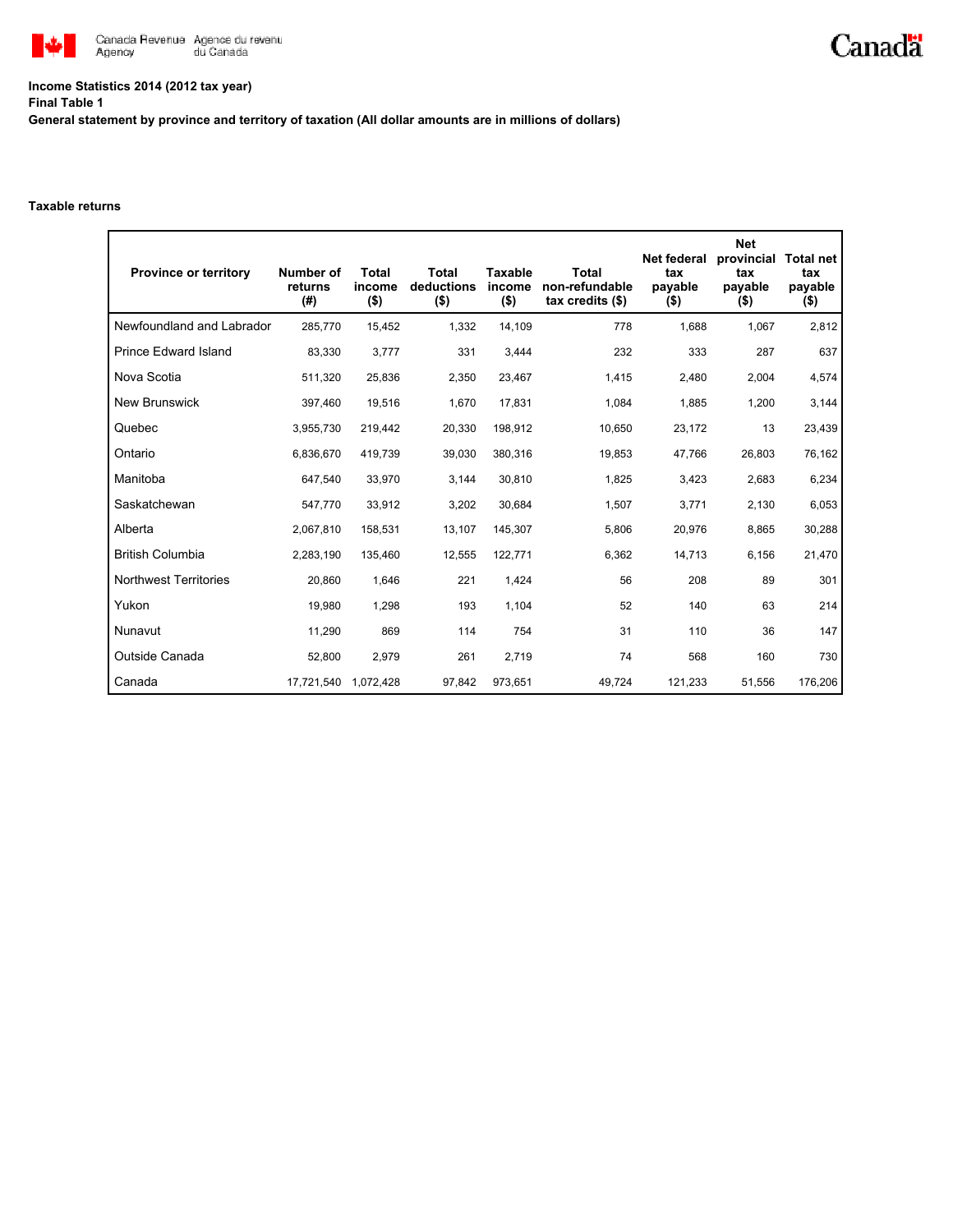

## **Non-taxable returns**

| <b>Province or territory</b> | Number of<br>returns<br>(#) | <b>Total</b><br>income<br>$($ \$) | <b>Total</b><br>deductions<br>$($ \$) | <b>Taxable</b><br>income<br>$($ \$) | <b>Total</b><br>non-refundable<br>$tax$ credits $(\$)$ | <b>Net federal</b><br>tax<br>payable<br>$($ \$) | <b>Net</b><br>provincial<br>tax<br>payable<br>$($ \$) | <b>Total net</b><br>tax<br>payable<br>$($ \$) |
|------------------------------|-----------------------------|-----------------------------------|---------------------------------------|-------------------------------------|--------------------------------------------------------|-------------------------------------------------|-------------------------------------------------------|-----------------------------------------------|
| Newfoundland and Labrador    | 138,450                     | 1,560                             | 517                                   | 1,049                               | 338                                                    |                                                 |                                                       |                                               |
| <b>Prince Edward Island</b>  | 28,910                      | 300                               | 82                                    | 224                                 | 72                                                     |                                                 |                                                       |                                               |
| Nova Scotia                  | 224,750                     | 2,340                             | 590                                   | 1,773                               | 554                                                    |                                                 |                                                       |                                               |
| <b>New Brunswick</b>         | 205,630                     | 2,399                             | 590                                   | 1,822                               | 523                                                    |                                                 |                                                       |                                               |
| Quebec                       | 2,436,110                   | 29,992                            | 7,676                                 | 22,562                              | 6,056                                                  |                                                 |                                                       |                                               |
| Ontario                      | 3,232,750                   | 30,295                            | 10,052                                | 20,726                              | 7,476                                                  |                                                 |                                                       |                                               |
| Manitoba                     | 289,640                     | 2,621                             | 657                                   | 2,000                               | 741                                                    |                                                 |                                                       |                                               |
| Saskatchewan                 | 266,230                     | 3,077                             | 736                                   | 2,389                               | 674                                                    |                                                 |                                                       |                                               |
| Alberta                      | 812,760                     | 9,750                             | 2,419                                 | 7,456                               | 1,994                                                  |                                                 |                                                       |                                               |
| <b>British Columbia</b>      | 1,241,210                   | 13,655                            | 3,338                                 | 10,530                              | 3,046                                                  |                                                 |                                                       |                                               |
| <b>Northwest Territories</b> | 10,310                      | 105                               | 33                                    | 72                                  | 24                                                     |                                                 |                                                       |                                               |
| Yukon                        | 6,930                       | 95                                | 32                                    | 64                                  | 17                                                     |                                                 |                                                       |                                               |
| Nunavut                      | 8,980                       | 89                                | 36                                    | 53                                  | 22                                                     |                                                 |                                                       |                                               |
| Outside Canada               | 76,060                      | 535                               | 323                                   | 284                                 | 124                                                    |                                                 |                                                       |                                               |
| Canada                       | 8,978,710                   | 96,812                            | 27,080                                | 71,006                              | 21,661                                                 |                                                 |                                                       |                                               |